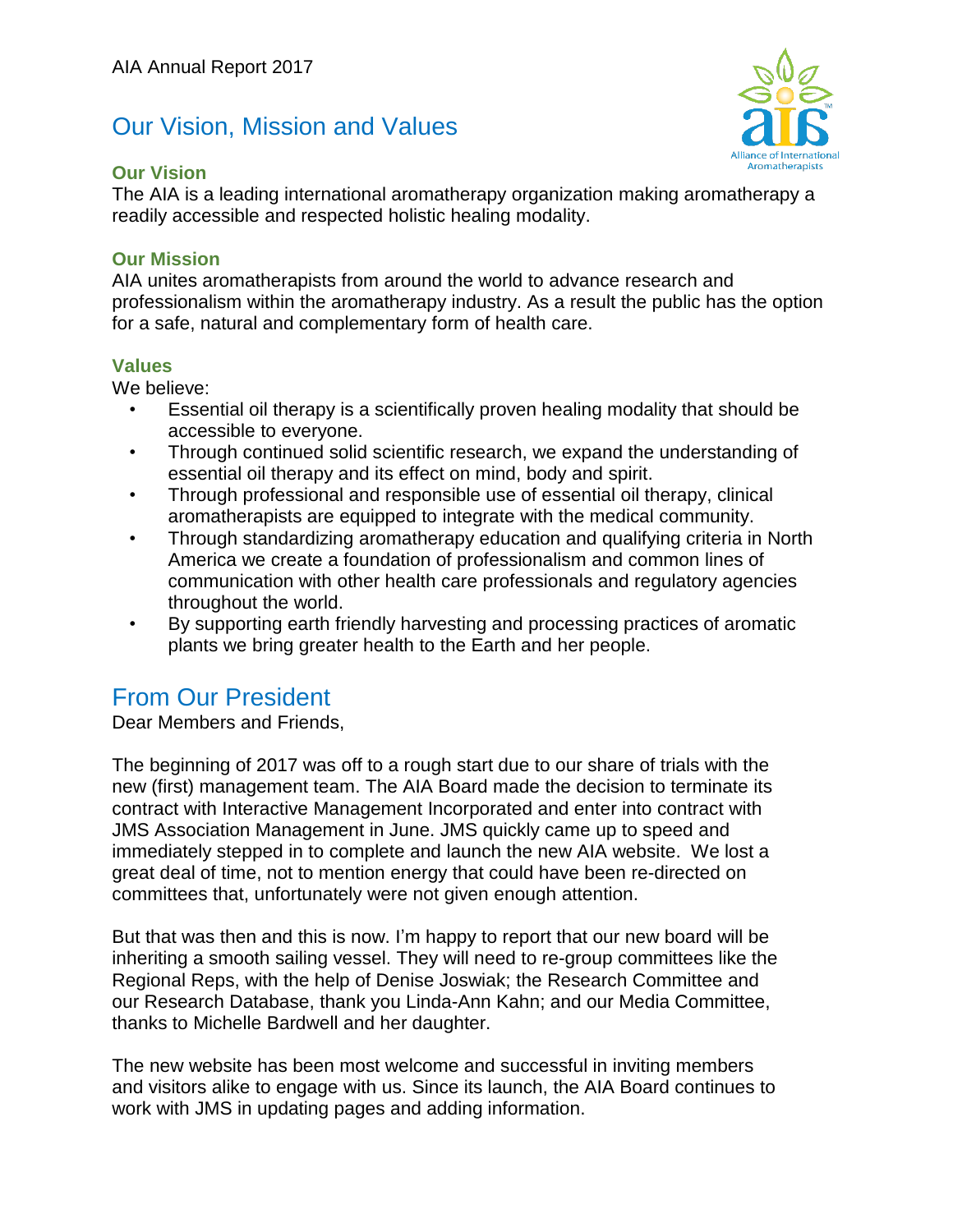The 2017 International Conference and Wellness Expo was highly successful. The event brought 200+ people together to learn, share and grow. Leading experts, educators and professors from Rutgers University provided a wealth of information important to the climate of the aromatic community. The evaluation forms were a joy to read as the attendees were very enthusiastic in their commentary on the event.

At the Annual Member's Meeting, new changes to the AIA Curriculum Guidelines was discussed. The new changes include 40 direct/contact hours of education to be included in the level three school curriculums to ensure competency of the students.

In the months prior to the conference, the AIA held a logo contest. Several creative logos were submitted by members and professional graphic designers. The submissions were presented to the membership for a vote via Survey Monkey. The new logo was unveiled at the conference.

We started to explore other platforms for our monthly educational teleconferences. The Executive Board began testing Zoom as a possible platform for our weekly meetings and board meetings. In 2017, we will begin to switch over to a webinar platform for the monthly educational seminars and video-conferencing with Zoom for our Board and Committee meetings.

I'm excited to see what our newly elected board members will have in store for us. Inga Wieser (President-elect), Anita James (Vice President), Jennifer Eden Clark (Secretary), Carol Scheidel (Treasurer) and Directors Michelle Bardwell, Colleen Thompson (former AIA Secretary) and Nancy Lubin. Lora Cantele (Executive Director) has joined the executive board on our weekly meetings since the elections, and have offered invaluable advice and suggestions. I'm so pleased and grateful for these terrific people to be in the driver's seat now. I look forward to actively serving as your past president.

With sincere respect,

*Nancy d'Angelo*

# Our Board of Directors 2017

President Nancy d'Angelo Vice President Eileen Cristina Secretary Colleen Thompson Treasure Carol Scheidel Medical Advisor Raphael d'Angelo Executive Director Lora Cantele Director Anita James Director RDT Fai Chan

Director Inga Wieser

Director Denise Joswiak Director FT Jennifer Eden Clark Director Michelle Bardwell Director RDT Tray Anderson Director FT/RDT Phillip LeNoble Director RDT Emily Carpenter

 $(RDT =$  resigned during term,  $FT =$  filled term for resigned member)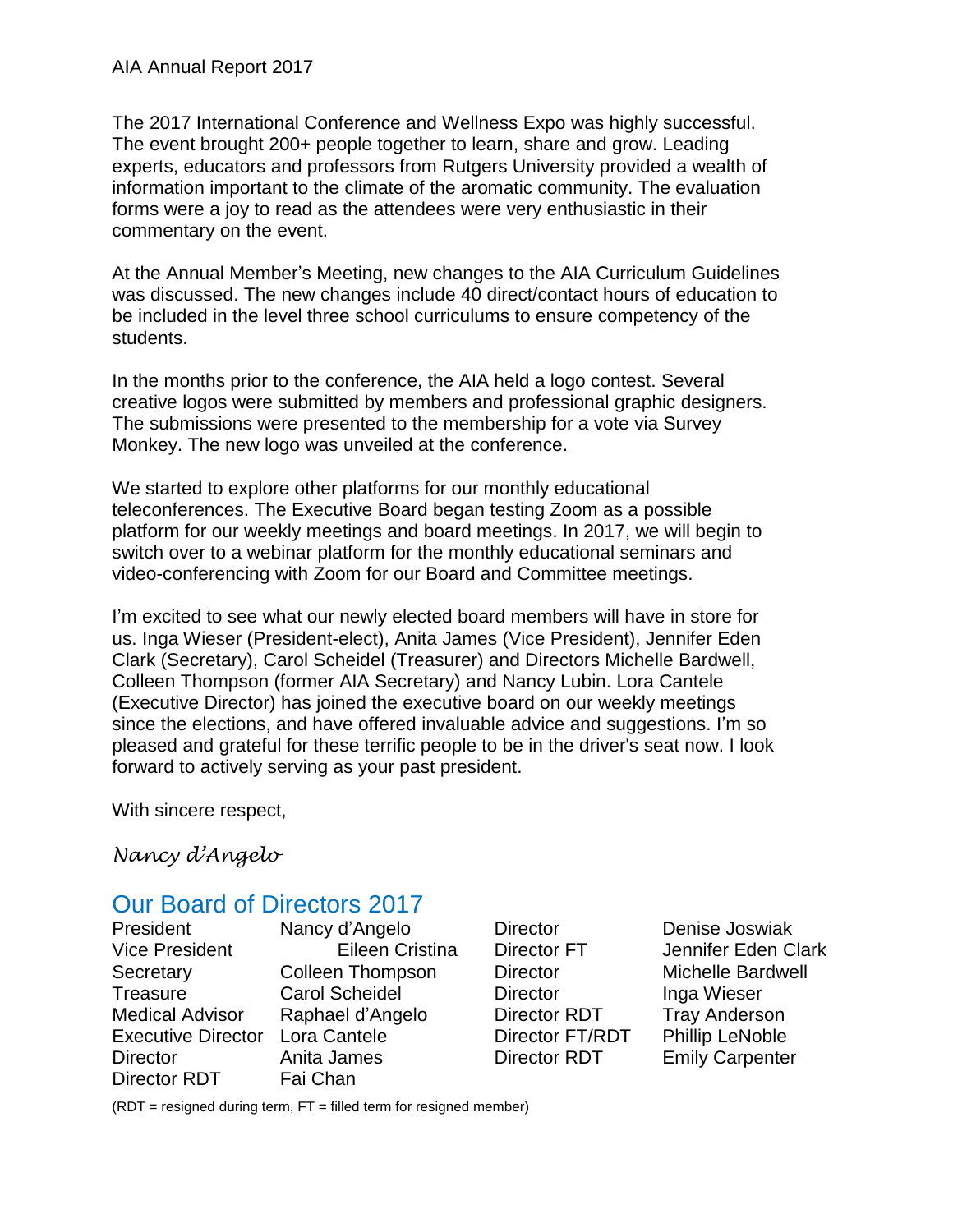# AIA Membership

| Membership level              | # of members<br>2016 | # of members<br>2017 | % of change |
|-------------------------------|----------------------|----------------------|-------------|
| Honorary                      | $\overline{7}$       | 8                    | 14%         |
| Clinical/APAIA                | 12 <sup>2</sup>      | 10                   | (20%)       |
| Professional                  | 217                  | 230                  | 6%          |
| Associate                     | 188                  | 298                  | 58%         |
| Business (1 member)           | $\overline{7}$       | 14                   | 100%        |
| Business (up to 5<br>members) | 5                    | 21                   | 320%        |
| <b>Total Members</b>          | 436                  | 581                  | 33%         |



# 2017 International Aromatherapy Conference and Wellness Expo

In August, the Alliance of International Aromatherapists, in partnership with the Rutgers University Plant Biology Department (New Brunswick, NJ), brought together more than 300 of the worlds' top Aromatherapy leaders, practitioners, educators, research scientists, integrative health practitioners and entrepreneurs. Business development, thought-provoking content and endless networking opportunities were tied together by 27 engaging and inspiring speakers, 26 trade exhibits, and four pre-conference workshops, and social events about the future of the Aromatic plant community, innovation, marketing, communication and imagination.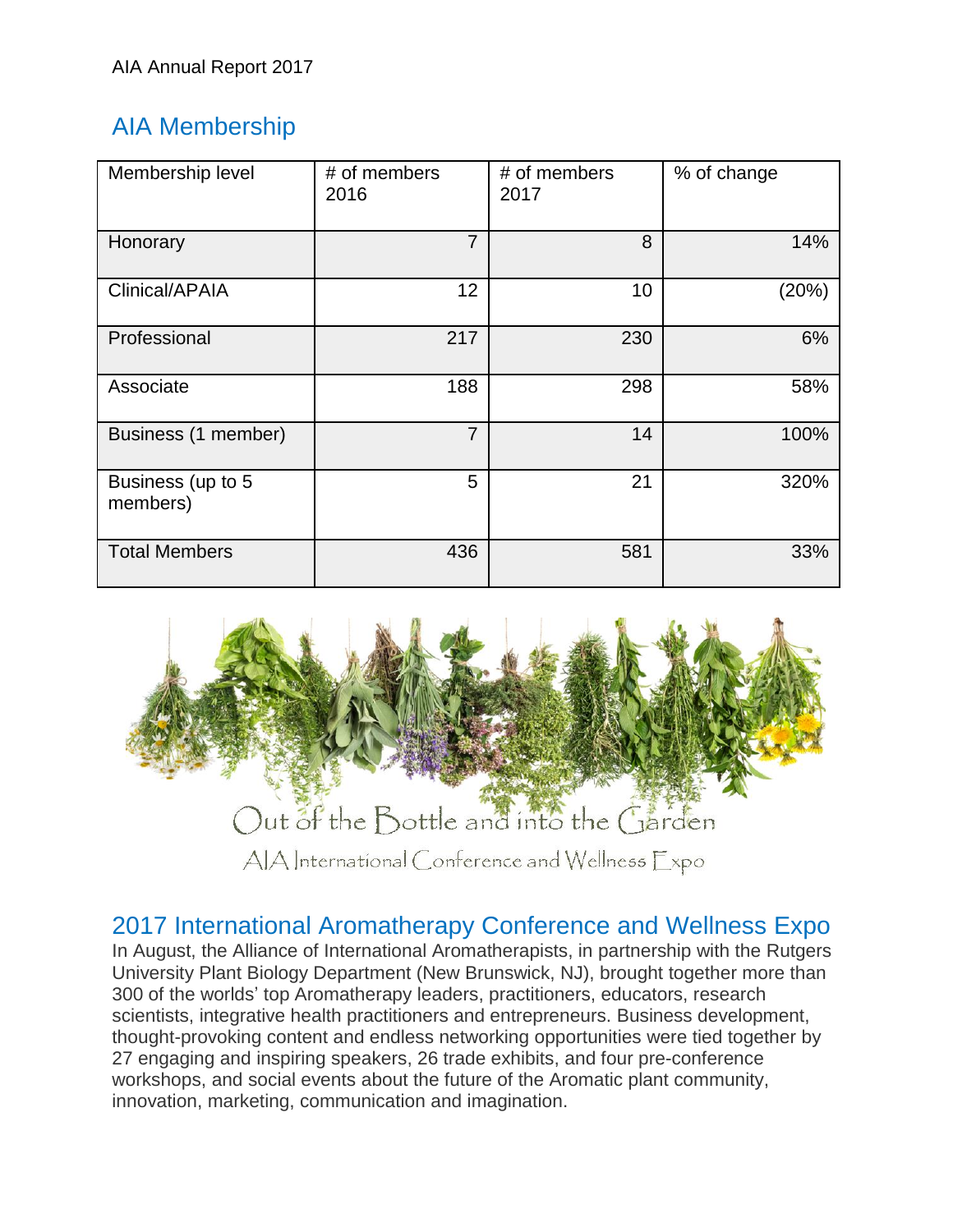With the theme, *Out of the Bottle and Into the Garden: Traditional Herbalism to Aromatic Medicine*, the Alliance of International Aromatherapists International Conference explored the use of various plant preparations while emphasizing the importance of the plants from which we obtain our precious oils. Lectures featured experts from around the world discussing sustainability, ethics and professionalism while growing your business. The importance of how essential oil demand is impacting the availability of our oils was highlighted with attention to other types of plant medicine that can be used to provide complementary care in practice.

With the growing interest in Aromatic Medicine and questions regarding our ability to practice Aromatic Medicine and specific protocols that incorporate internal use of oils, we will feature two special lectures on Aromatic Medicine and protecting your business from government intrusion.

Honors were given to Sylla Sheppard-Hanger as the recipient of the Outstanding Contribution to Aromatherapy Award and Lora Cantele who was recognized as a cofounder of the Alliance of International Aromatherapists. Attendees enjoyed a Welcome Reception the evening before the official opening of the conference. A gala dinner with music and dancing was held on the Saturday night of the conference.

# Annual Meeting

The Annual Members Meeting was held on August 5, 2017 at 6:00pm EDT with President, Nancy d'Angelo presiding.

### **State of the AIA Address**

Nancy d'Angelo relayed the timeline and issues with the transition from the Executive Director to a management company. Two companies were initially vetted and subsequently one of the two was chosen. It became apparent early on that this management company was not meeting the needs of the AIA and subsequently, after many months of working with the management company to improve their methods, it was decided to cancel their contract. The second management company, JMS, was then hired. JMS had to correct many of the mistakes made by the previous management company while completing current tasks. Nancy expressed that it has been a work in progress, but the association is strong and on the right track. Nancy requested that if anyone has an unresolved issue that they contact JMS directly.

New standards were adopted within the curriculum guidelines. Level 3 schools are now required to provide 40 direct contact hours of study. Twenty of these hours need to be implemented by December 2018 and the other 20 by December 2019. Additional changes include more case studies and more variety in the type of exam questions.

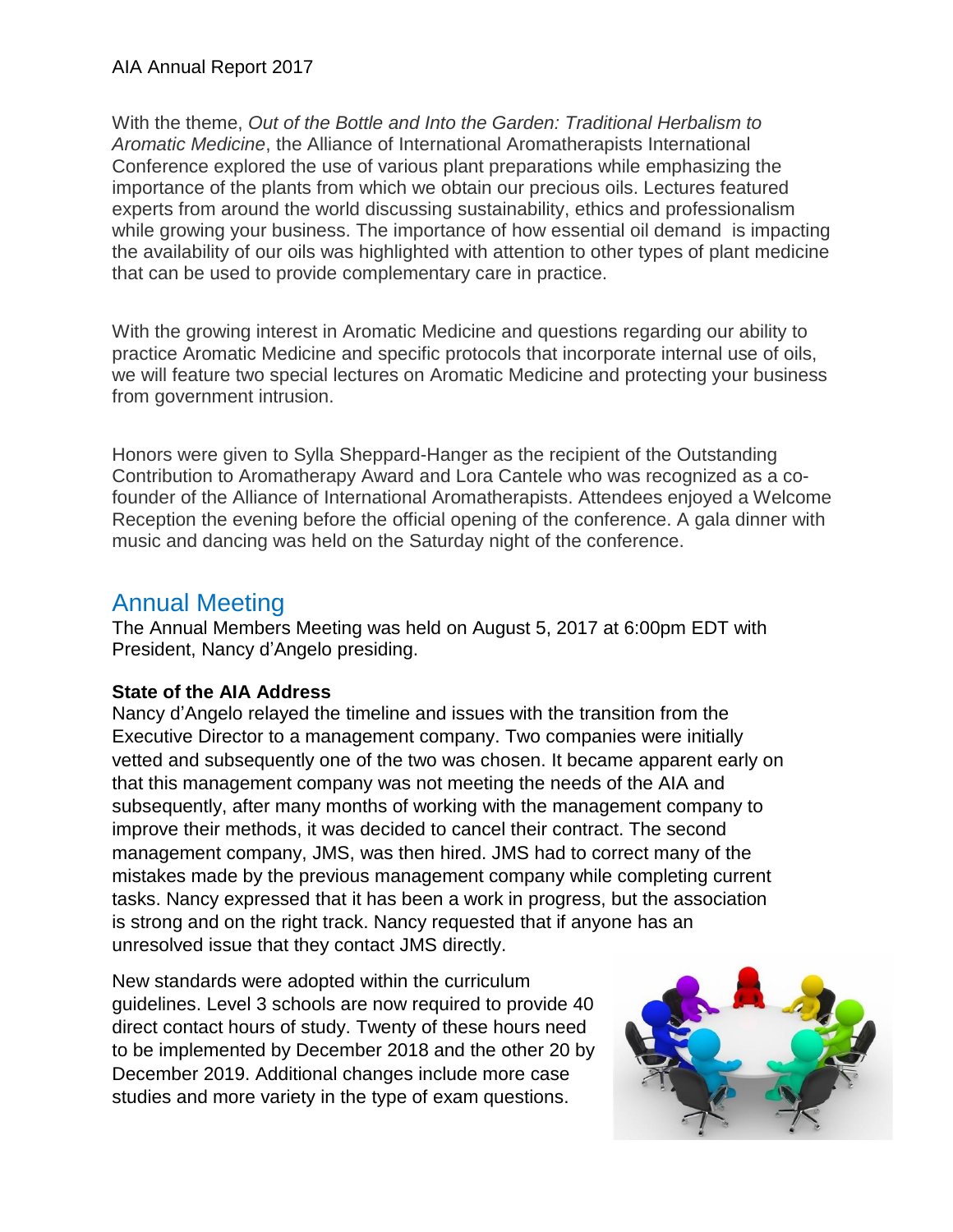# Conference Summary and Financial Overview

The 2017 International Aromatherapy Conference and Wellness Expo supported by 26 Sponsors, 24 Exhibitors and a record attendance of 250 participants. Sponsorship donations totaled \$77,800 making this the most profitable conference to date.

Summary and special offerings provided opportunities for attendees:

- Total of 25 speakers and 27 educational sessions were offered
- The NCBTMB approved CE hours for massage therapist attendees
- Four AIA members received tuition scholarships due to the generosity of our sponsors
- Speakers offered their books for purchase which proved to be a huge success
- The silent auction and raffle collected \$1,223 to add to the AIA research funding

|                                            | 2017     |  |
|--------------------------------------------|----------|--|
| <b>Total Assets</b>                        | \$63,164 |  |
| <b>Total Unrestricted Net</b><br>Assets    | 59,313   |  |
| Change in Net Assets<br>from previous year | \$11,435 |  |
|                                            |          |  |
| <b>INCOME</b>                              |          |  |
| Membership                                 | 24%      |  |
| Events/Teleseminars                        | 73%      |  |
| Advertising                                | 1%       |  |
| Other                                      | 2%       |  |
| <b>EXPENSES</b>                            |          |  |
| <b>Contract Services</b>                   | 24%      |  |
| Events                                     | 63%      |  |
| Operations                                 | 6%       |  |
| <b>Business Exp</b>                        | 6%       |  |
| Other                                      | 1%       |  |

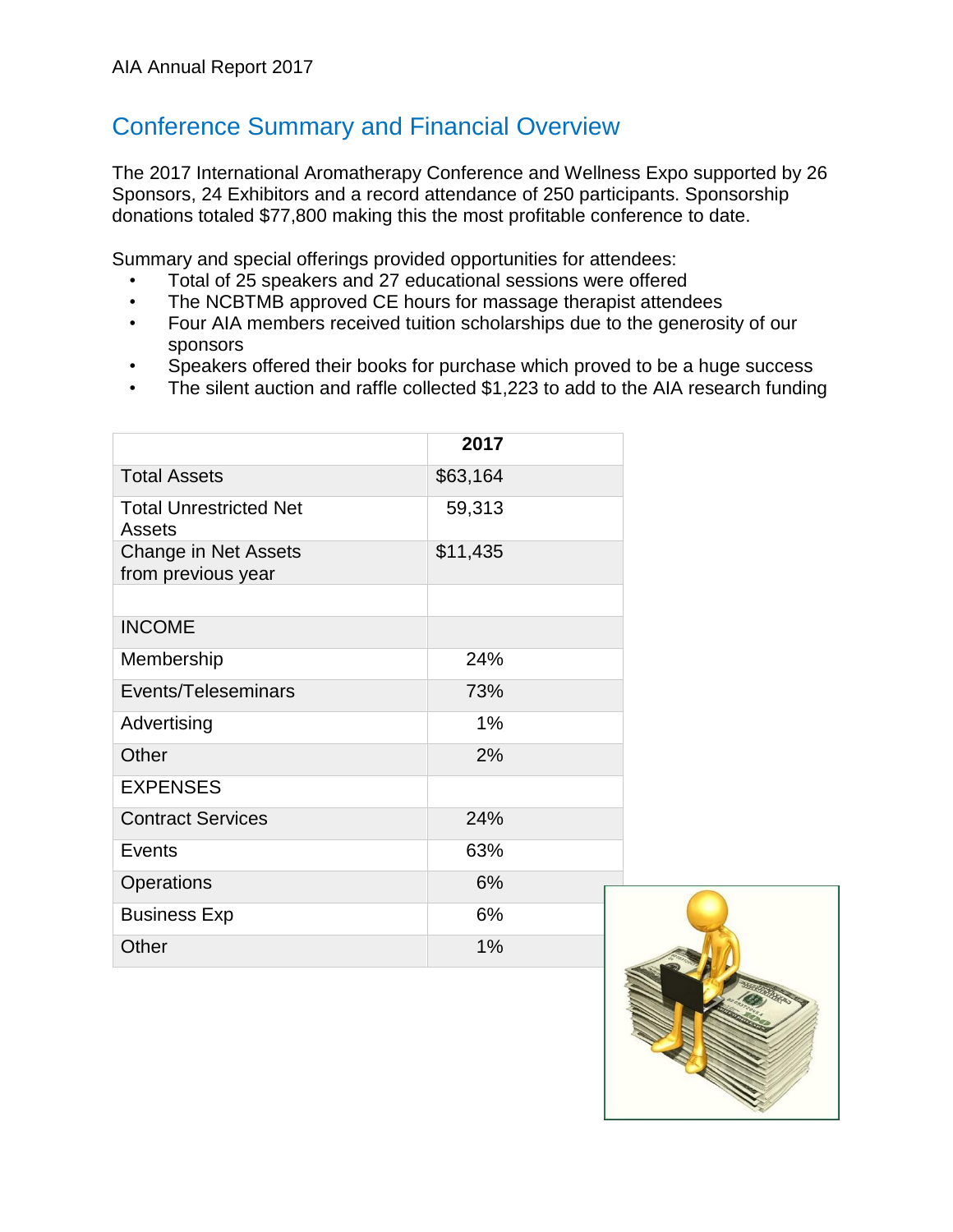# Thanks to Our Volunteers

#### **Clinical Committee**

Linda Weihbrecht, Chair Mary Alexis Donna Audia Michelle Cohen Austine McCarthy Sue Pace Deb Riese Carol Scheidel

#### **Conference Committee**

Lora Cantele, Chair Nancy d'Angelo Inga Wieser Elaine Shaughnessy Anita James

### **Education Committee**

Inga Wieser, Chair Anita James Denise Joswiak Michelle Gilbert Elizabeth Hornak

#### **Fundraising Committee**

Carol Scheidel, Chair Cary Caster Michelle Bardwell

**Publication Committee** Trey Anderson

**National Representative**  Stephanie Veilleux-Welch

# Thanks to Our Conference Sponsors

The AIA would like to thank the following 2017 Sponsors whose contributions made this event possible.

**Platinum Sponsors:** Aromahead Institute and Nature's Gift

**Gold Sponsors:** American College of Healthcare Sciences, Aromatics International, Dr. Raphael d'Angelo, Pompeii Organics, Sankhubaba International, Santanol, and Stillpoint Aromatics

**Silver Sponsors:** 21 Drops, Ananda Apothecary, Laboratoire PhytoChemia, Purify Skin Therapy, and Rocky Mountain Oils

**Tote Bag Sponsor:** Julia Rose Botanicals

**Keynote Speaker Sponsor:** Jodi Baglien, Aromatherapy Education and Consulting

**Speaker Sponsors:** Essence of Thyme, International Journal of Professional Holistic Aromatherapy, Plant Therapy, and RJ Buckle Associates

**Outstanding Contributor Award:** Uncommon Scents-The Movie

**Scholarship Sponsors:** Anonymous, Flower Road, From Nature With Love, RJ Buckle **Associates**